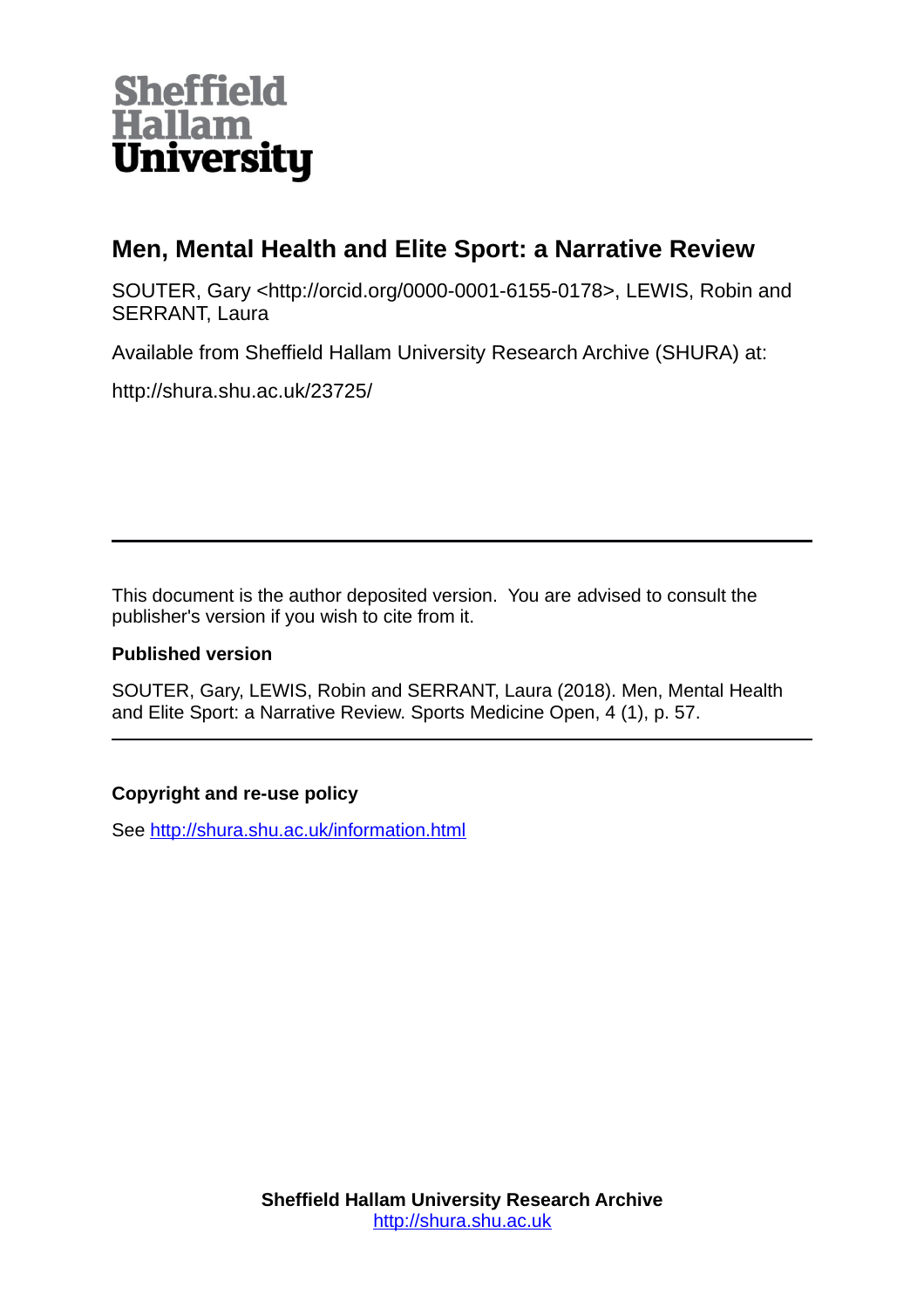# **REVIEW ARTICLE External intervention of the Contract Contract Contract Contract Contract Contract Contract Contract Contract Contract Contract Contract Contract Contract Contract Contract Contract Contract Contract Cont**

# Men, Mental Health and Elite Sport: a Narrative Review



Gary Souter<sup>1[\\*](http://orcid.org/0000-0001-6155-0178)</sup>  $\bullet$ , Robin Lewis<sup>2</sup> and Laura Serrant<sup>3</sup>

## Abstract

Mental health in elite sport is receiving more publicity due to an increase in male athletes sharing their personal experiences. Sports injury is recognised as the major risk factor for psychological distress amongst male athletes, although anecdotally this may be that athletes are more likely to discuss their emotional wellbeing when related to the injury they are experiencing. Stress can be amplified within elite sport and the pressure they experience in relation to competition and performance can be exacerbated by adverse life events. This ongoing stress does not end when their sporting career does, it can follow them into retirement. The physical and psychological demands placed upon them by the sporting environment may predispose athletes to developing depression. As an athlete's symptoms of mental illness intensify, their performance can be negatively affected leaving them vulnerable and exposed to further symptoms of common mental disorders. The pressure of performance can also expose male athletes to overtraining syndrome which can be difficult to distinguish from depression. Male athletes are more vulnerable to eating disorders compared with males in the general population and they do have anxieties, particularly around their bodies, but find it difficult to disclose their concerns. In addition to this, male athletes are more likely to use substances, including opioids to improve both sport and non-sport performance. Despite the prevalence of common mental disorders in male athletes, stigma still exists, and although some athletes discuss their issues publicly after their career has ended, the majority of athletes prefer to remain silent. There remains a view that athletes who seek help for psychological problems may be seen as weak. Although there is an improvement in help-seeking attitudes within elite sport, further research and education is needed to encourage men to talk about their mental health, share their experiences and to enjoy a greater sense of emotional wellbeing.

**Keywords:** Male, Mental health, Elite performance, Depression, Stress, Injury

## Key points

- Major negative life events, including injury, may increase the risk of mental ill-health in elite athletes.
- Male athletes need to be encouraged to discuss their emotions, concerns and anxieties.
- There should be further education and awareness of mental health issues aimed at elite male athletes.

### Background

Professional sportsmen are recognised for the stress and strain that they put their bodies through and it is

\* Correspondence: [g.souter@shu.ac.uk](mailto:g.souter@shu.ac.uk) <sup>1</sup>

<sup>1</sup>Sheffield Hallam University, Faculty of Health & Wellbeing, F426 Robert Winston Building, 11-15 Broomhall Road, Sheffield S10 2BP, UK Full list of author information is available at the end of the article

widely accepted that they will encounter physical injury at some point. There is a societal view that sport is about winning and competing, and the focus is predominantly about individual or team performance. Male athletes can be viewed as superhuman and the impact of their emotional wellbeing is frequently overlooked. Mental health in elite sport is receiving more publicity due to an increase in male athletes sharing their personal experiences. The fields of sports psychology and sports psychiatry are rapidly developing areas aimed at understanding, diagnosing, treating and rehabilitating athletes. Sport psychology focuses upon the use of mental skills training within the sporting domain [[1](#page-6-0)] and sports psychiatry aims to optimise the health of athletes, improve athletic performance, as well as managing psychiatric symptoms or disorders of athletes [\[2](#page-6-0)].



© The Author(s). 2018 Open Access This article is distributed under the terms of the Creative Commons Attribution 4.0 International License ([http://creativecommons.org/licenses/by/4.0/\)](http://creativecommons.org/licenses/by/4.0/), which permits unrestricted use, distribution, and reproduction in any medium, provided you give appropriate credit to the original author(s) and the source, provide a link to the Creative Commons license, and indicate if changes were made.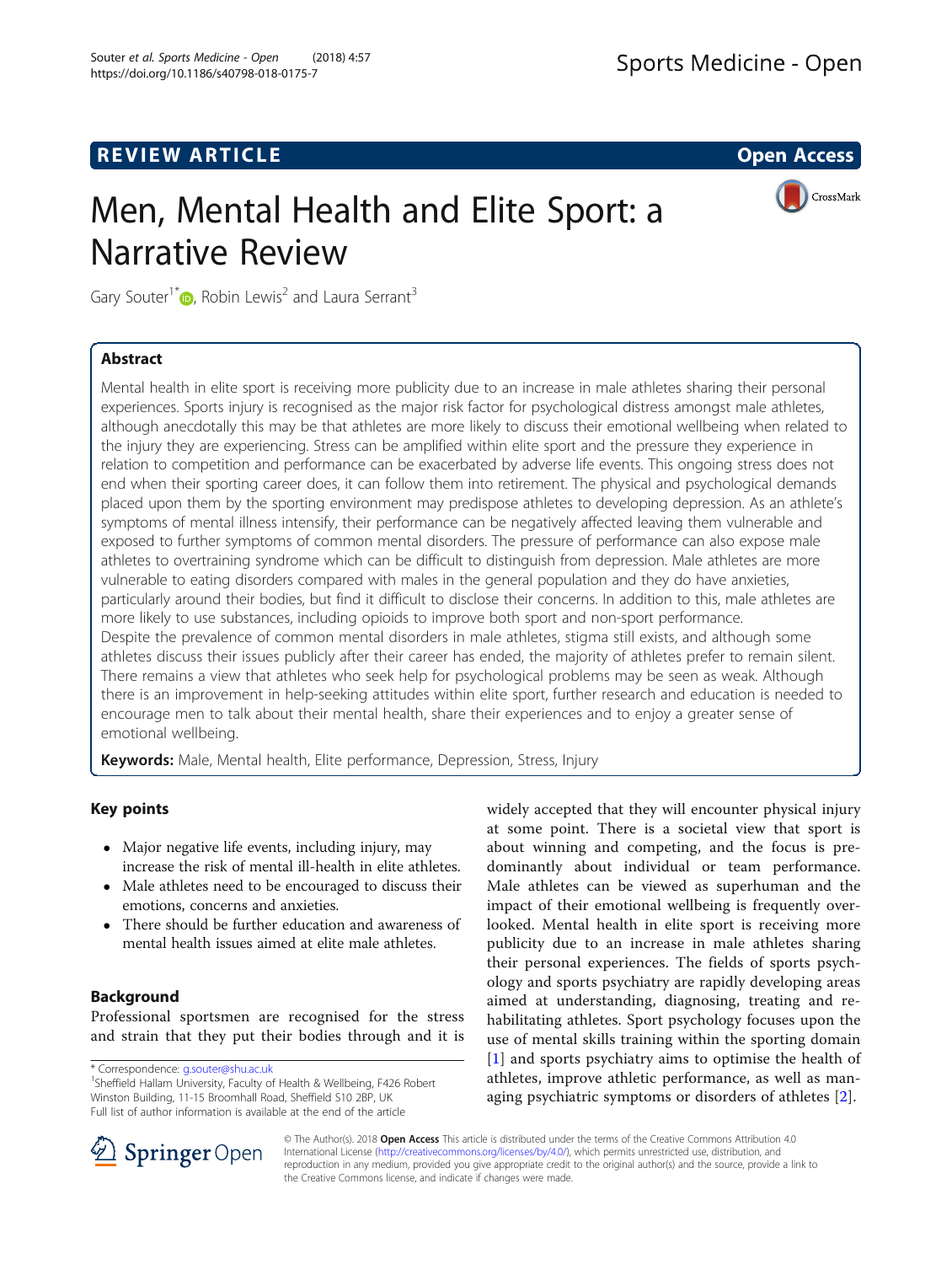The aim of this review is to explore the issues affecting men, and their mental health in the context of elite sport.

The term mental health encapsulates a wide variety of meanings. Mental health can be seen in both a positive and negative light. Mental ill health covers a range of disorders and diagnoses many of which can have a debilitating impact on the sufferer. In contrast to this, mental wellbeing can be defined as when an individual realises his or her own potential, can cope with the normal stresses of life, can work productively and fruitfully and is able to make a contribution to her or his community [\[3](#page-6-0)]. One in four people in the UK will be affected by mental illness in any year with the most common being depression and anxiety [[3\]](#page-6-0). Common mental disorders include depression, generalised anxiety disorder, panic disorder, phobias, social anxiety disorder, obsessive-compulsive disorder and post-traumatic stress disorder [\[4](#page-6-0)]. For the purpose of this review, the focus will be based on the following areas; injury, stress, depression, anxiety, overtraining, disordered eating, substance abuse, help seeking and mental toughness.

#### Main Text

#### Injury

One of the most recognised risk factors for psychological distress amongst male athletes has been sports injury [\[5](#page-6-0)]. Major negative life events, including injury, may increase the risk of mental ill-health in elite athletes [[6\]](#page-6-0). Injuries are particularly found to be associated with depression in athletes [[7](#page-6-0)]. Symptoms of common mental disorders amongst both current and former athletes, including depression and anxiety, were found to be related to several determinants, particularly injury [[8\]](#page-6-0), and former athletes who had suffered from several severe injuries or surgeries were 2–7 times more likely to report symptoms of common mental disorders than former athletes without injury or surgery. Injured athletes have higher depression scores than non-injured athletes [[7\]](#page-6-0). This may be due to the view that injured athletes are more likely to discuss their emotions related to the injury they are experiencing. It is suggested that professional footballers who had sustained one or more severe joint injuries during their career were three to four times more likely to report distress compared to footballers who had not suffered from severe joint injuries during their career [[9\]](#page-6-0). Athletes suffer from a higher risk of injuries and 80% of the time, athletes attending for treatment on their injury also discussed their psychological issues caused by the injury [[5\]](#page-6-0). In a focus group study, negative emotions such as depression, sadness and anger were potential outcomes for both short- and long-term injuries [\[10](#page-6-0)].

It is also worth considering the risk of head injuries and the link between head injuries and depression [\[10](#page-6-0)].

The concern of head injuries and particularly concussion is a topic of continuing debate in the United States (US). The National Football League (NFL) players regularly experience repeated trauma to their heads during each match they play. The limitations of this research need to be acknowledged as the evidence includes self-reports and self-selecting samples. There is a significant relationship between the number of self-reported concussions and self-reported depressive symptoms in retired NFL players [[11\]](#page-6-0). Concussion and multiple brain injuries can be related to depression [\[12](#page-6-0), [13\]](#page-6-0). Former NFL players took legal action against the NFL due to concerns that repeated head injuries and concussion were causing chronic traumatic encephalopathy (CTE) which can only be diagnosed after death. A study found that 99% of professional NFL athletes had a disease associated with head injuries [[14\]](#page-7-0). Out of a sample of 202 players, 87% were found to have traces of CTE. Although these results need to be viewed with caution as the brains of the sample were donated by concerned family members, however the awareness of the impact of head injuries and the link to depression, Alzheimer's disease and CTE is certainly on the increase. Whatever the type or cause of sport injury and the physical impact it will have on the athlete, it will evidently serve as a psychological stressor for the athlete [[15\]](#page-7-0) .

#### **Stress**

A professional sports career can include in excess of 640 stressors that may induce common mental disorders [[16\]](#page-7-0). Even if mental ill health was evident prior to involvement in sport, it may become amplified when athletes are faced with the stressors that are associated with elite sports [\[17](#page-7-0)]. Within elite sport, athletes face an extreme load of physical training and psychological stress [\[15\]](#page-7-0). There is a need to consider competition-induced stress either prior, during or immediately after competition [\[18\]](#page-7-0), and include factors of an athlete's sporting life including training, rehabilitation, team meetings and contract negotiations. Professional sportsmen are not immune from stress. They are vulnerable to professionspecific stressors as well as life events similar to the general population. The stress players experience does not end when their playing career does, it follows them into retirement. For example, retired professional footballers are as likely as anyone to be exposed to stressors especially major life events [\[9](#page-6-0)].

Retirement is a major life event that can have a significant impact when an athlete's career is over. This can result in changes to an athlete's interpersonal relationships, roles and daily routines. Athletes experience conflict in relation to deciding to continue in or retire from their sport and whether this would alleviate their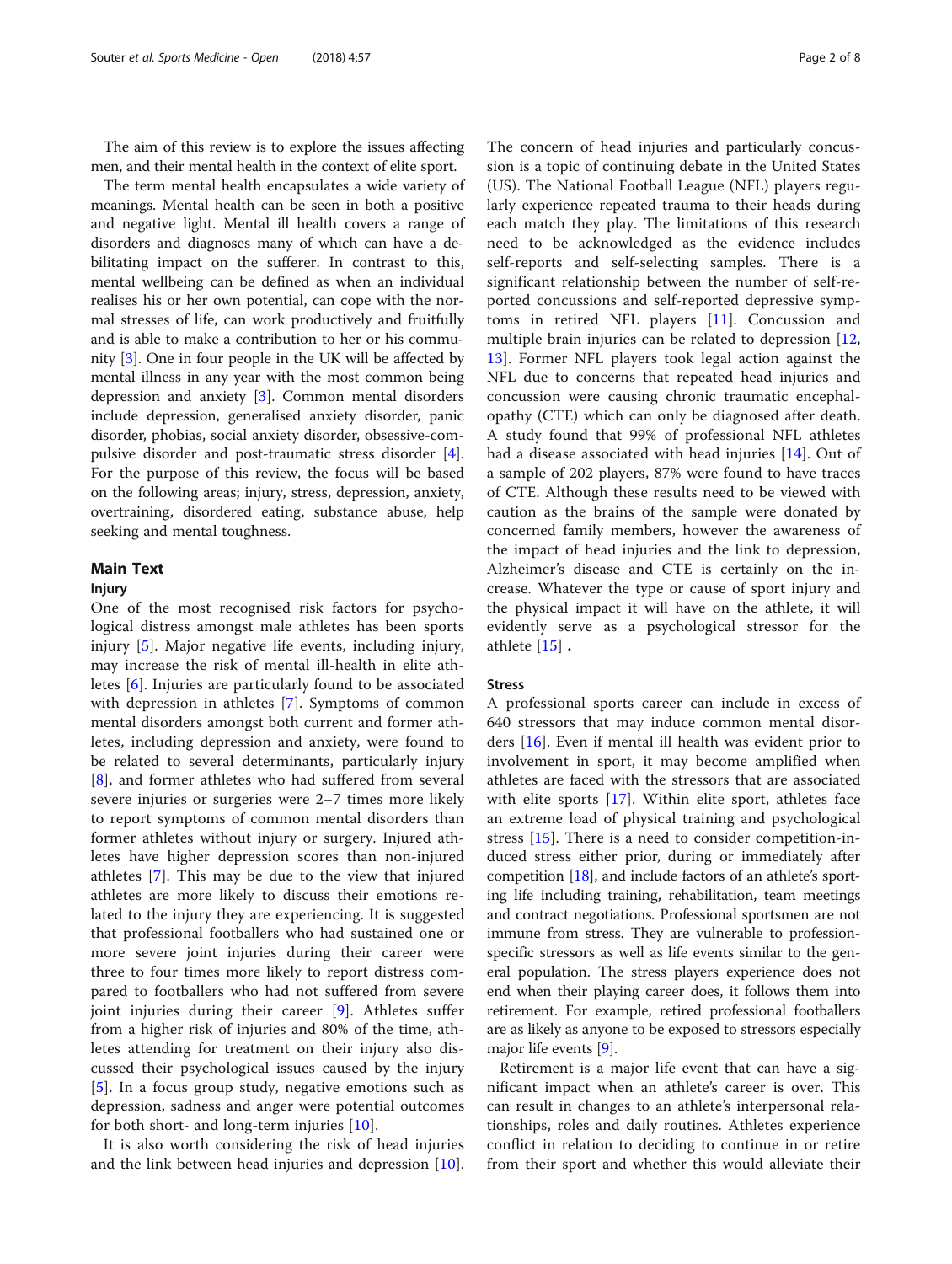depressive symptoms. They can develop feelings of worthlessness, and a mentality of cannot live with it, cannot live without it [\[19](#page-7-0)]. Career termination from elite sport has been associated with maladaptive coping strategies, depression, anxiety, increased hostility and anger and substance abuse [[5\]](#page-6-0). Athletes who transition from active sport to retirement can experience a loss of identity, social networks and public identity [[20\]](#page-7-0). Frequently, athletes do not recognise the impact of retirement until they are going through the process and involuntary career termination, such as injury, is more likely to have a negative impact upon an athlete's mental health compared to voluntary career termination, which is a personal decision to retire [[5\]](#page-6-0). There appears to be an unwillingness amongst younger athletes and those who perceive themselves to have a significant amount of time before they retire to develop concrete plans about their future career prior to their retirement [[21\]](#page-7-0). Athletes with high levels of athletic identity will derive greater satisfaction from the athletic aspects of their lives [[22](#page-7-0)], although athletes going into retirement with high levels of athletic identity are likely to experience adjustment problems [\[23](#page-7-0)]. Athletes who maintain a strong athletic identity up to the point of retirement may be vulnerable to career transition difficulties [\[24](#page-7-0)], and athletes whose identity is based on participation and success in sport are more vulnerable to psychological issues such as depression [[25\]](#page-7-0).

An autobiographic study of top level athletes found that several of the athletes reported external stressors including bereavement, family health concerns, relationship breakdown and multiple injuries [[19](#page-7-0)]. Internal stressors such as self-loathing, social anxiety and self-criticism were also reported. Life stressors were also common in a study looking at suicide amongst test cricketers [[26\]](#page-7-0). Health concerns, relationship breakdown and financial difficulties were cited as being external factors. The same study highlights that there have not been any suicides amongst test cricketers since 1998. This could be attributed to the fact that professional cricket has developed a culture where players are encouraged to seek support for the stress they endure, although mental health issues are still prevalent within cricket. The Professional Cricketer's Association (PCA) have a benevolent fund and wealth of resources to support their members with any issues that they may experience [\[27](#page-7-0)]. There is a high prevalence of up to 38% for common mental disorders amongst current professional cricketers [[28\]](#page-7-0). Cricketers' career dissatisfaction led to an increase in distress and adverse life events led to reported symptoms of distress, anxiety and depression.

A study analysed sources of stress for Professional Australian Footballers [[18\]](#page-7-0). Following interviews and focus groups, they identified 77 sources of stress and grouped them into 6 key themes. Two of these themes appear key in comparison to other studies. One theme regarding worries about performance expectations and standards is supported by the view that athletes experience a unique range of stressors including managing ongoing competitive pressures to perform  $[6]$  $[6]$ , and the pressure to deliver peak performance [[29\]](#page-7-0). Depressive symptoms can be related to the failure to achieve performance-related goals [[30\]](#page-7-0). Another theme focused on the negative aspects of interpersonal relationships. This could relate to conflict with trainers, partners and family [[15](#page-7-0)], or mistakes by teammates or a feeling of letting teammates down [\[31](#page-7-0)].

#### Depression

Athletes may be more predisposed to depression compared to the general population and suggests that this is due to the physical and psychological demands placed upon them by the sporting environment [\[32](#page-7-0)]. They are exposed to similar stressors as the general population with athletes experiencing bereavement, health concerns and relationship breakdowns [\[33](#page-7-0)]. Elite athletes are vulnerable to developing depressive symptoms due to their high status and extreme pressure that they experience [\[34](#page-7-0)]. Publicly evaluated performance and a perceived acceptance in an elite environment which is dependent upon results can be a vulnerability factor for depression [\[35](#page-7-0)]. This sport-related stress when combined with other factors including moving away from home, risk taking behaviours and disordered eating may increase the risk of athletes developing common mental disorders [[10\]](#page-6-0).

There are a number of factors that increase an athlete's risk of depression compared with the general population [[5\]](#page-6-0). These factors include injury, termination and performance pressures. There is a significant relationship between an athlete's depressive symptoms and performance  $[36]$  $[36]$ , and as an athlete's depressive experiences intensified, their performances were negatively affected by their symptoms [\[19](#page-7-0)], although sometimes other symptoms of mental disorders such as anxiety can occur before depression.

There are mixed results within the literature examining athletes and depression. In US college athletes, 21.4% of athletes self-reported clinical symptoms of depression [[37\]](#page-7-0), and in Australian athletes, 46.4% of athletes experienced symptoms of at least one common mental disorder including 27.2% for depression [[7\]](#page-6-0). The literature confirms that depression does exist within male athletes and there are a variety of factors both related to being an athlete and also factors comparable to the general population.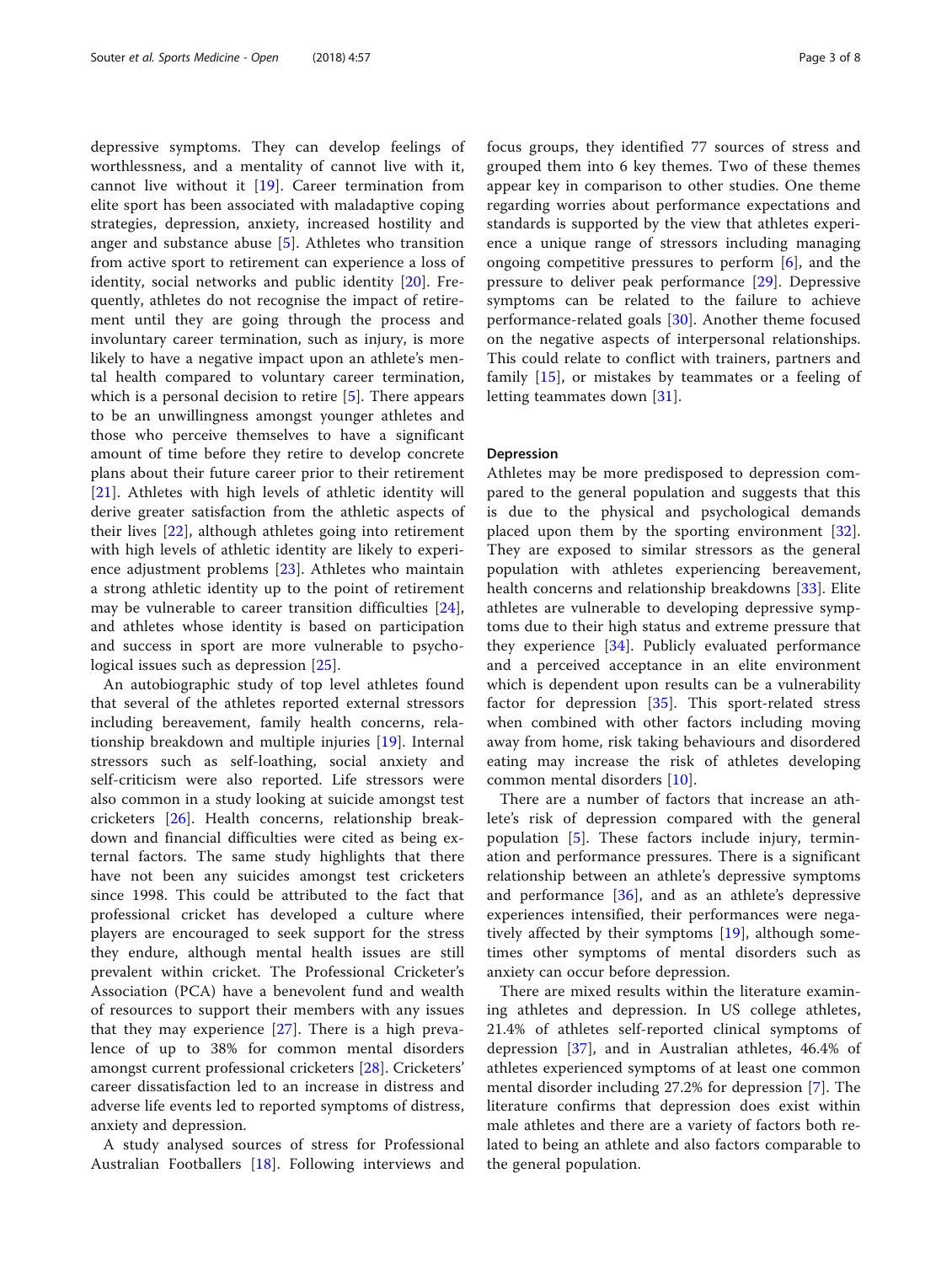#### Anxiety

Anxiety in athletes can be both facilitative and debilitative. Elite athletes can view symptoms of anxiety as performance enhancing [\[38](#page-7-0)]. In some sports competition, anxiety is considered as normal, although athletes who experience excessive levels of competition anxiety can experience negative consequences such as impaired performance [\[39](#page-7-0)]. In some sports, for example cycling, pre-race anxiety is common, and anxiety can be both helpful and unhelpful to performance [[40\]](#page-7-0). Competition anxiety can be linked to self-confidence and athlete's self-confidence levels can fluctuate closer to the event and depending upon the level of competition. These competitive anxiety symptoms can become habitual and ingrained within the athlete [[41](#page-7-0)]. High levels of self-confidence can help to protect athletes from interpreting anxiety symptoms as debilitative and change their emotional response to a positive state [[42\]](#page-7-0). Younger athletes can be more susceptible to competition anxiety and social phobia in comparison to older athletes [[43\]](#page-7-0). This is supported by a study examining the prevalence of anxiety and depression in Swiss football players. They found that male under-21 footballers had anxiety scores comparable to the general population, although footballers over 21 had significantly lower average anxiety scores [\[44](#page-7-0)]. In comparison, a study examining the prevalence of anxiety and depression of elite rugby league players found that the prevalence of generalised anxiety disorder symptoms ranged from 10.1 to 14.6% which is in excess of the general population rate of 5% [\[45](#page-7-0)].

There is evidence to suggest that athletes who have experienced concussion may be at an increased risk of anxiety symptoms. Also, elite athletes may be susceptible to concussion due to pre-existing mental health symptoms, for example preoccupation, increased distraction or emotional dysregulation [[46\]](#page-7-0).

#### **Overtraining**

Another factor that can significantly impact upon an athlete's mental health is overtraining, or the overtraining syndrome (OTS). This is where the human body attempts to cope with physiological and other stressors including physical training, sleep loss, exposure to environmental stresses (e.g., exposure to heat, high humidity, cold, high altitude), occupational pressures, change of residence and interpersonal difficulties [\[47](#page-7-0)]. OTS can be difficult to distinguish from depression as some of the symptoms such as fatigue, insomnia, appetite change, weight loss, lack of motivation and concentration difficulties overlap with each other [[48\]](#page-7-0). OTS can occur when an athlete undergoes a rigorous training schedule and has an insufficient recovery period caused through other sources of non-training stress.

Overtraining is a staleness in which athletes do not recover from previous exhaustion despite a recovery period of at least 2 weeks [\[15](#page-7-0)]. This may lead to maladaptive responses and in turn have a significant impact upon performance [\[49](#page-7-0)]. The prevalence of overtraining in elite athletes has been reported at between 20 and 60% and distance runners are the most severely affected [[50\]](#page-7-0). An athlete's addictive behaviour may be responsible for OTS due to their sustained and excessive training [[51\]](#page-7-0), also overtraining could be interpreted as a form of self-harm in that it may be that overtraining served the function of a cry for help and a maladaptive attempt to communicate internal distress [\[35](#page-7-0)].

The extreme of OTS is burnout, which has been reported in approximately 10% of elite athletes [\[50](#page-7-0)]. When an athlete is over trained, their motivation remains, although when athletes suffer from burnout, they typically experience chronic fatigue, poor sleep patterns, episodes of depression and helplessness [\[52](#page-7-0)]. It is therefore not surprising that their performance is negatively affected.

#### Disordered Eating

Disordered eating occurs on a continuum ranging from dieting and restrictive eating at one end, to abnormal eating behaviour, and clinical eating disorders at the other end of the continuum [[53\]](#page-7-0). Male elite athletes are more vulnerable to eating disorders than males in the general population  $[54, 55]$  $[54, 55]$  $[54, 55]$ . A study on dieting and disordered eating found that 59% of the young male elite athletes were dissatisfied with their body, 19% were dieting and 11% had disordered eating [[56\]](#page-7-0). The prevalence of disordered eating was 10%, 17% and 42% for endurance, weight class and antigravitations sports, respectively [[56\]](#page-7-0).

Elite athletes often embody the concept of physical perfection and they can often experience pressure to achieve an 'ideal' body type [\[57](#page-7-0)], and they can experience the stress of constantly denying hunger, obsessing about food, agonising over body weight and fearing high body weight which can be mentally exhausting.

Symptoms of eating disorders can occur more frequently in sports where low body weight enhances performance, which are subdivided in weight classes or in which weight is advantageous [[58\]](#page-7-0). Elite athletes involved in weight-sensitive sports are at greater risk of developing eating disorders than the general population [[59\]](#page-7-0), and male athletes who compete in weight class sports such as wrestling and rowing are at an increased risk whilst male athletes who compete in swimming and figure skating are at a reduced risk for eating disorders [\[60](#page-7-0)]. Body weight is also important in sports where aerodynamics and reduced resistance or drag is important such as cycling and swimming [[57\]](#page-7-0). Male athletes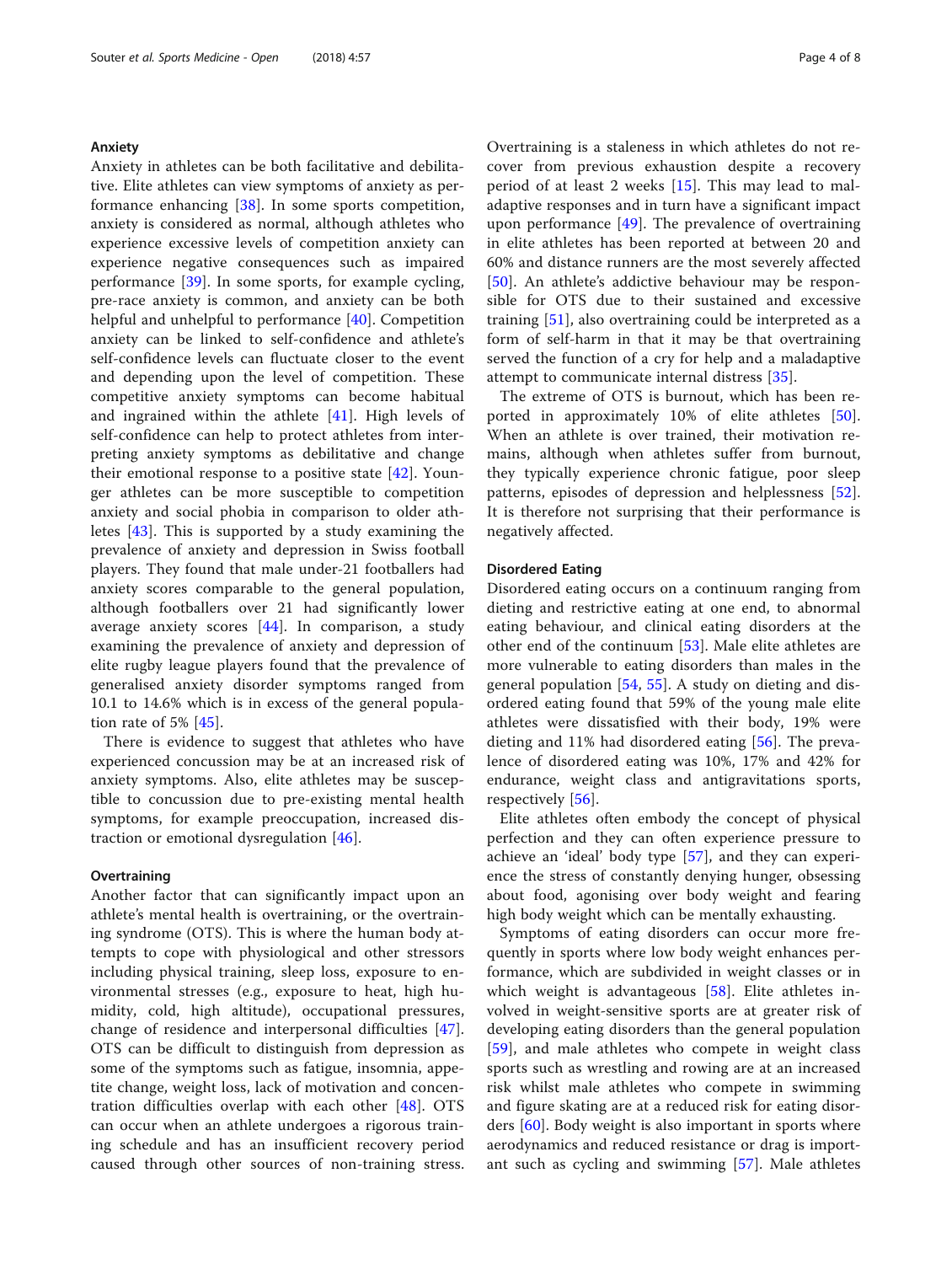do have body anxieties but find it difficult to disclose their health-related concerns [[61](#page-7-0)].

#### Substance Abuse

Substance abuse and substance addiction may be a concern within elite sport. Athletes often use substances to assist performance. The reasons they may abuse substances include stress relief, psychological dependence, negative emotions reduction and tolerance/withdrawal [\[62](#page-7-0)].

Higher rates of alcohol consumption and binge drinking may occur in athletes [\[63](#page-7-0)], and athletes may indulge in risk taking behaviours such as hazardous drinking [[64\]](#page-7-0). Substance abuse amongst elite adolescent athletes and alcohol consumption is a cause for concern and binge drinking was performed by every third male athlete [[65\]](#page-7-0). Current athletes consume more alcohol than non-athletes and alcohol consumption was more common amongst team sports athletes than other sports [[66\]](#page-7-0). Cannabis appears to be the second most widely used drug after alcohol, although many elite athletes deny its use [[67\]](#page-8-0). Men are more likely to use cannabis to improve both sport and non-sport performance  $[68]$  $[68]$ , and male adolescents participating in organised sports are more likely to abuse opioids compared with both non-athlete peers and females [[69](#page-8-0)]. Elite athletes may also become addicted to stimulants for performance enhancement, although they may be a range of adverse effects including anxiety, insomnia, irritability and weight loss [[70\]](#page-8-0). Risk taking behaviour such as gambling within elite athletes is currently under-researched; however, gambling is widespread amongst professional athletes with at least 56% having gambled at least once in the previous year, which is much greater than the general population across Europe [[71\]](#page-8-0). Anecdotal evidence suggests that gambling addiction is particularly problematic within professional football; however, further research needs to be commissioned to understand the issues in greater detail.

#### Help Seeking

It is clear from the literature that elite male athletes do experience a range of common mental disorders and stressors that are either created externally or internally. However, it appears that athletes prefer to discuss their issues or talk publicly after their elite career has ended. This is supported by the large number of sporting autobiographies released each year. A factor behind this reluctance to discuss issues during their playing career could be related to the stigma around mental health. Stigma has been highlighted as a barrier to help seeking in athletes [\[10](#page-6-0)]. The prevalence of common mental disorders in elite sport is underreported because of stigma [[72\]](#page-8-0). There is a view that athletes who do seek help for psychological problems may be seen as weak by other athletes and coaches [\[73](#page-8-0)]; however, it is important to highlight that it is okay for men to talk about problems and feelings—it should not be seen as a sign of weakness, rather it is a strength [\[74](#page-8-0)].

A focus group study found that athletes would be worried about others finding out if they were seeking help for a mental health problem [[10\]](#page-6-0). Stigma could be seen as a strategy to protect one's survival in the team, as well as to cast out individuals who threatened the team's success [\[75](#page-8-0)]. Athletes are used to being in the spotlight and may have 'situational narcissism' which can make it difficult for them to seek or accept assistance [[76\]](#page-8-0). They also suggest that athletes may not easily discuss their emotions as they have been taught to work through pain.

There is starting to be a shift in help-seeking attitudes within elite sport. As previously mentioned, Cricket have put an emphasis upon player welfare as have Rugby League in particular. Rugby League in conjunction with National Health Service (NHS) professionals created State of Mind Sport (SOMS) followed the death of Terry Newton, an international rugby league player. SOMS has been supported by the Time to Change campaign, Mind, the Samaritans and the suicide prevention charity PAPYRUS, which has enabled former players to access their training programmes [[74\]](#page-8-0). The supportive work that cricket and rugby are doing to break down barriers and challenge stigma are an important influence upon this review.

#### Mental Toughness

To understand mental health in elite sport, it is worth considering the concept of mental toughness and how that may impact upon an athlete. There is a belief that mental toughness and mental health are contradictory in elite sport [[17\]](#page-7-0). The stigma regarding seeking help may jeopardise an athlete's place in the team or their contract to compete. Therefore, seeking help to get better may have a detrimental effect in an athlete's sporting role. Athletes were asked to define mental toughness in their own words and found that mental toughness provided the performer a psychological advantage over their opponents [[77](#page-8-0)]. They also found that mentally tough performers consistently remained determined, focused, confident and in control of the pressures and demands of their sport. Mental toughness may represent a positive indicator of mental health, or facilitate its attainment, rather than be at odds with it [[78\]](#page-8-0). Athletes and coaches may show an interest in programs that are termed mental toughness development in order to engage in discussions around mental health. State of Mind Sport have developed sessions for rugby players and used the language of 'mental fitness' to draw them in [[74\]](#page-8-0).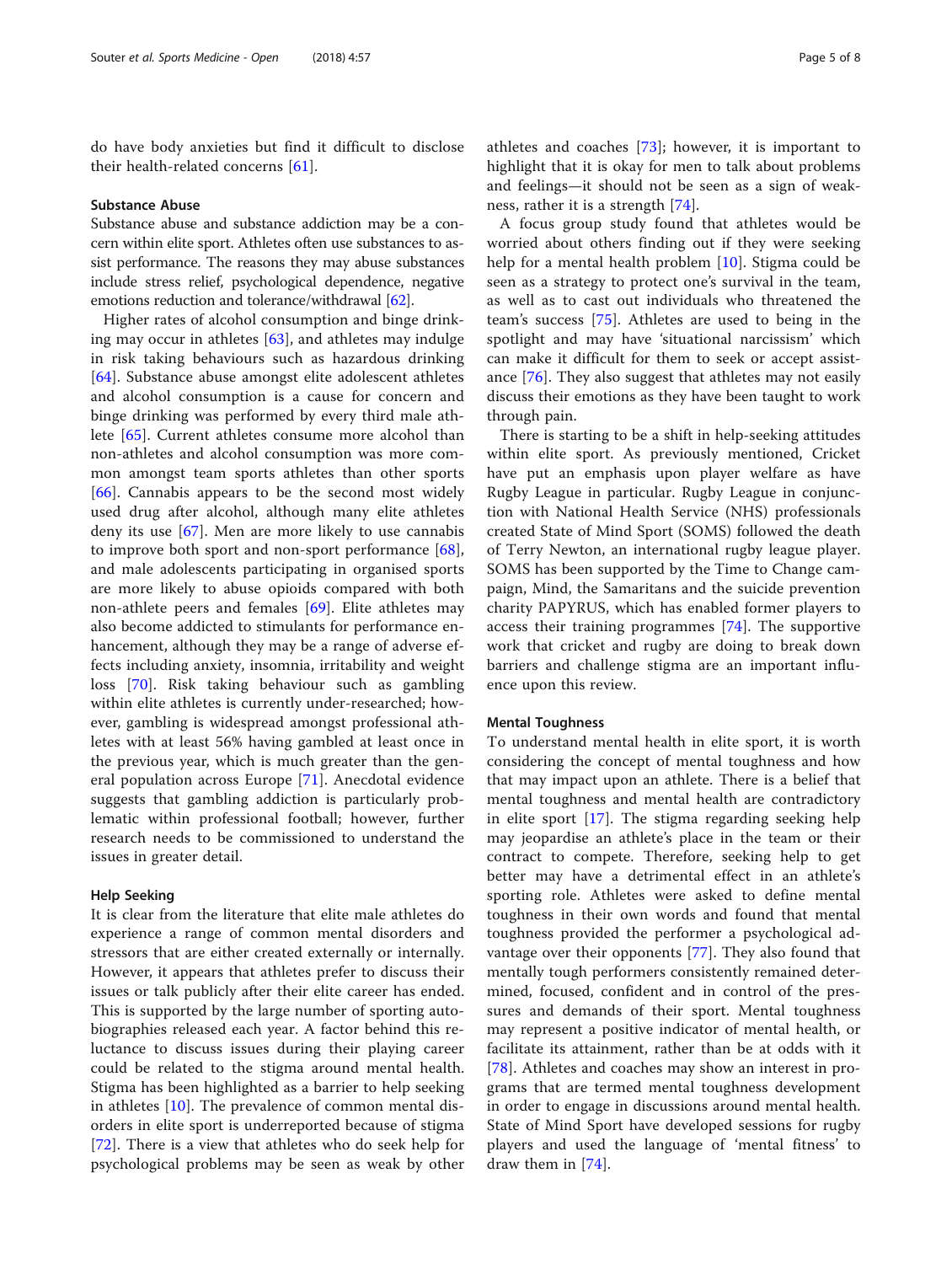<span id="page-6-0"></span>In terms of football, coaches were united in the notion that mental toughness is a key ingredient to a successful sporting career [[79\]](#page-8-0). This was expressed in the notion that 'It's the difference between making or breaking careers', and a significant influencer of team selection. Communication is important in mental toughness; mentally tough players would communicate positively by encouraging and activating their teammates, whereas negative communication either towards oneself, teammates or opponents were indicated as a sign of mental weakness [\[80](#page-8-0)]. Mentally tough academy players had a desire to achieve, a love for the sport alongside a commitment to excellence that translated passion into success [[81\]](#page-8-0).

#### Conclusion

Major negative life events, including injury, may increase the risk of mental ill-health in elite athletes [6]. They are vulnerable to profession-specific stressors as well as life events similar to the general population. Although male athletes will discuss psychological issues whilst they are undergoing treatment for injury, more work needs to be done to encourage them to open up and discuss their emotions, concerns and anxieties. Male athletes are under constant performance pressure in relation to the sport, although the literature suggests that they do not prioritise their emotional wellbeing. Many of them also have the additional pressure of living their life in the public eye which can be an additional challenge that some athletes are not used to. It can become a vicious circle when men suffer emotionally, it can impact on their personal and sporting life; this can then lead to performance issues and in turn increase their injury risk. And as the literature suggests, injuries can then increase the risk of mental health issues and adverse behaviours. Although there are a number of help-seeking campaigns particularly supported on social media, there should be further education and awareness of mental health issues aimed at elite male athletes. Male athletes cannot be mentally tough all of the time but if they are supported and encouraged to seek help and share their experiences, this will significantly improve their mental fitness and give them a greater sense of emotional wellbeing.

#### Abbreviations

CTE: Chronic traumatic encephalopathy; NFL: National Football League; NHS: National Health Service; OTS: Overtraining syndrome; PCA: Professional Cricketer's Association; SOMS: State of mind sport; UK: United Kingdom; US: United States

#### Acknowledgements

N/A

#### Funding

No financial support was received for the conduct of this review or preparation of this manuscript.

#### Availability of Data and Materials

Data sharing not applicable to this article as no datasets were generated or analysed during the current study.

#### Authors' Contributions

Gary Souter is the lead author and this article is part of an ongoing PhD project. Robin Lewis and Laura Serrant are the PhD supervisors and have contributed, advised reviewed and supported the study. All authors read and approved the final manuscript.

#### Ethics Approval and Consent to Participate N/A

#### Consent for Publication

N/A

#### Competing Interests

The authors, Gary Souter, Robin Lewis, and Laura Serrant, declare that they have no competing interests.

#### Publisher's Note

Springer Nature remains neutral with regard to jurisdictional claims in published maps and institutional affiliations.

#### Author details

<sup>1</sup>Sheffield Hallam University, Faculty of Health & Wellbeing, F426 Robert Winston Building, 11-15 Broomhall Road, Sheffield S10 2BP, UK. <sup>2</sup>Sheffield Hallam University, Faculty of Health & Wellbeing, M104 Mundella House, 34 Collegiate Crescent, Sheffield S10 2BP, UK. <sup>3</sup>Manchester Metropolitan University, Brooks Building Manchester Campus, Manchester, UK.

#### Received: 30 May 2018 Accepted: 3 December 2018 Published online: 19 December 2018

#### References

- 1. Carr C. Sport psychology: psychologic issues and applications. Phys Med Rehabil Clin N Am. 2006;17(3):519–35.
- 2. Glick I, Castaldelli-Maia J. Sport psychiatry 2016: brain, mind, and medicalpsychiatric care. Int Rev Psychiatry. 2016;28(6):545–6.
- MIND. (2017). How to improve your mental wellbeing. Retrieved from [https://www.mind.org.uk/information-support/tips-for-everyday-living/](https://www.mind.org.uk/information-support/tips-for-everyday-living/wellbeing/wellbeing/?o=10135#.WeIUOq3My1s) [wellbeing/wellbeing/?o=10135#.WeIUOq3My1s](https://www.mind.org.uk/information-support/tips-for-everyday-living/wellbeing/wellbeing/?o=10135#.WeIUOq3My1s) (accessed 3 Jan 2018).
- 4. National Institute for Clinical Excellence. Common mental health problems: identification and pathways to care clinical guideline. London: NICE; 2011.
- 5. Wolanin A, Gross M, Hong E. Depression in athletes: prevalence and risk factors. Curr Sports Med Rep. 2015;14(1):56–60.
- 6. Rice S, Purcell R, Silva S, et al. The mental health of elite athletes: a narrative systematic review. Sports Med. 2016;46(9):1333–53.
- 7. Gulliver A, Griffiths K, Mackinnon A, et al. The mental health of Australian elite athletes. J Sci Med Sport. 2015;18(3):255–61. [http://dx.doi.org.lcproxy.](http://dx.doi.org.lcproxy.shu.ac.uk/10.1016/j.jsams.2014.04.006) [shu.ac.uk/10.1016/j.jsams.2014.04.006](http://dx.doi.org.lcproxy.shu.ac.uk/10.1016/j.jsams.2014.04.006).
- 8. Gouttebarge V, Aoki H, Ekstrand J, et al. Are severe musculoskeletal injuries associated with symptoms of common mental disorders among male european professional footballers? Knee Surg Sports Traumatol Arthrosc. 2016;24(12):3934–42. [https://doi.org/10.1007/s00167-015-3729-y.](https://doi.org/10.1007/s00167-015-3729-y)
- 9. Gouttebarge V, Aoki H, Kerkhoffs G. Prevalence and determinants of symptoms related to mental disorders in retired male professional footballers. J Sports Med Phys Fitness. 2015; 56(5):648-654
- 10. Gulliver A, Griffiths K, Christensen H. Barriers and facilitators to mental health help-seeking for young elite athletes: a qualitative study. BMC Psychiatry. 2012;12:157.
- 11. Didehbani N, Cullum C, Mansinghani S, et al. Depressive symptoms and concussions in aging retired NFL players. Arch ClinNeuropsychol. 2013;28(5): 418–24. [http://dx.doi.org.lcproxy.shu.ac.uk/10.1093/arclin/act028.](http://dx.doi.org.lcproxy.shu.ac.uk/10.1093/arclin/act028)
- 12. Kerr Z, Marshall S, Harding H, et al. Nine-year risk of depression diagnosis increases with increasing self-reported concussions in retired professional football players. Am J Sports Med. 2012;40:2206–12.
- 13. Guskiewicz K, Marshall S, Bailes J, et al. Recurrent concussion and risk of depression in retired professional football players. Med Sci Sports Exerc. 2007;39(6):903–9.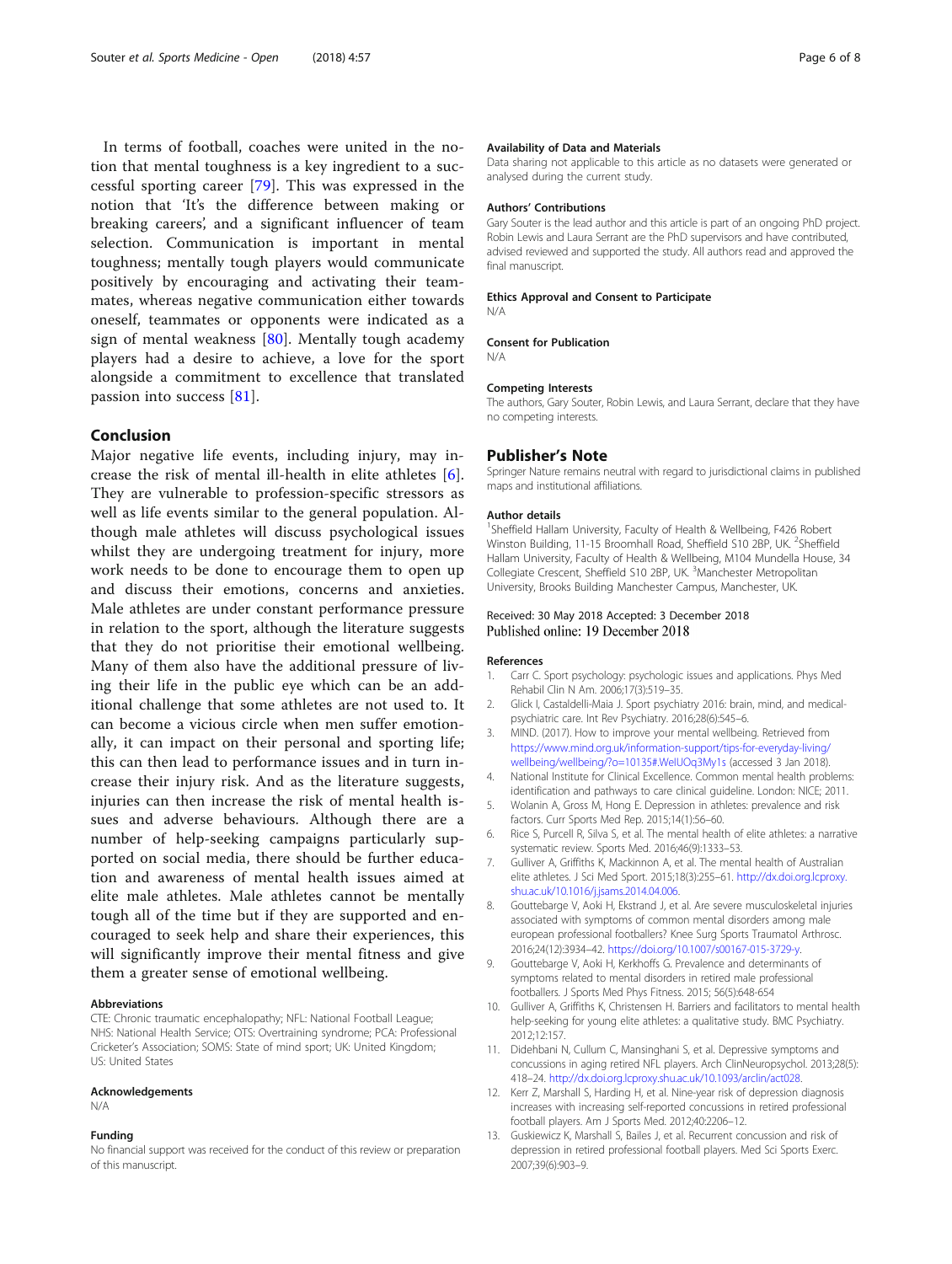- <span id="page-7-0"></span>14. Mez J, Daneshvar D, Kiernan P, et al. Clinicopathological evaluation of chronic traumatic encephalopathy in players of American football. JAMA. 2017;318(4):360–70. [https://doi.org/10.1001/jama.2017.8334.](https://doi.org/10.1001/jama.2017.8334)
- 15. Nixdorf I, Frank R, Hautzinger M, et al. Prevalence of depressive symptoms and correlating variables among German elite athletes. J Clin Sport Psychol. 2013;7(4):313–26.
- 16. Arnold R, Fletcher D. A research synthesis and taxonomic classification of the organisational stressors encountered by sports performers. J Sport Exerc Psychol. 2012;34:397–429. <https://doi.org/10.1123/jsep.34.3.397>.
- 17. Bauman N. The stigma of mental health in athletes: are mental toughness and mental health seen as contradictory in elite sports? Br J Sports Med. 2016;50(3):135–6. <https://doi.org/10.1136/bjsports-2015-095570>.
- 18. Noblet A, Gifford S. The sources of stress experienced by professional Australian footballers. J Appl Sport Psychol. 2002;14:1–13.
- 19. Newman H, Howells K, Fletcher D. The dark side of top level sport: an autobiographic study of depressive experiences in elite sport performers. Front Psychol. 2016;7:868. <https://doi.org/10.3389/fpsyg.2016.00868>.
- 20. Lally P. Identity and athletic retirement: a prospective study. Psychol Sport Exerc. 2007;8:85–99.
- 21. North J, Lavallee D. An investigation of potential users of career transition services in the United Kingdom. Psychol Sport Exerc. 2004;5:77–84.
- 22. Burns G, Jasinski D, Dunn S, et al. Athlete identity and athlete satisfaction: the nonconformity of exclusivity. Pers Individ Dif. 2012;52:280–4.
- 23. Martin L, Fogarty G, Albion M. Changes in athletic identity and life satisfaction of elite athletes as a function of retirement status. J Appl Sport Psychol. 2014;26(1):96–110.
- 24. Grove J, Lavallee D, Gordon S. Coping with retirement from sport: the influence of athletic identity. J Appl Sport Psychol. 1997;9(2):191–203.
- 25. Brown C, Webb T, Robinson M, et al. Athletes' experiences of social support during their transition out of elite sport: an interpretive phenomenological analysis. Psychol Sport Exerc. 2018;36:71–80.
- 26. Shah A, Sava-Shah S, Wijeratne C, et al. Are elite cricketers more prone to suicide? A psychological autopsy study of test cricketer suicides. Australas Psychiatry. 2016;24(3):295–9. [http://dx.doi.org.lcproxy.shu.ac.uk/10.1177/](http://dx.doi.org.lcproxy.shu.ac.uk/10.1177/1039856216641311) [1039856216641311](http://dx.doi.org.lcproxy.shu.ac.uk/10.1177/1039856216641311).
- 27. Professional Cricketers Association (2018). Benevolent fund news. Retrieved from <https://www.thepca.co.uk/news/benevolent-fund/>
- 28. Schuring N, Kerkhoffs G, Gray J, et al. The mental wellbeing of current and retired professional cricketers: an observational prospective cohort study. The Phys Sportsmed. 2017; [https://doi.org/10.1080/00913847.2017.1386069.](https://doi.org/10.1080/00913847.2017.1386069)
- 29. Weigand S, Cohen J, Merenstein D. Susceptibility and depression in current and retired student athletes. Sports Health. 2013;5:263–6. [https://doi.org/10.](https://doi.org/10.1177/1941738113480464) [1177/1941738113480464](https://doi.org/10.1177/1941738113480464).
- 30. Jones M, Sheffield D. The impact of game outcome on the well-being of athletes. Int J Sport Nutr Exerc Metab. 2008;5:54–65. [https://doi.org/10.1080/](https://doi.org/10.1080/1612197X.2008.9671812) [1612197X.2008.9671812](https://doi.org/10.1080/1612197X.2008.9671812).
- 31. Nicholls A, Polman R, Levy A, et al. Stressors, coping and coping effectiveness: gender, type of sport, and skill differences. J Sport Sci. 2007; 25(13):1521–30. [https://doi.org/10.1080/02640410701230479.](https://doi.org/10.1080/02640410701230479)
- 32. Mummery K. Essay- depression in sport. Lancet. 2005;366:S36–7.
- 33. Howells K, Fletcher D. Sink or swim: adversity- and growth-related experiences in Olympic swimming champions. Psychol Sport & Exerc. 2015; 16:37–48. <https://doi.org/10.1016/j.psychsport.2014.08.004>.
- 34. Frank R, Nixdorf I, Beckmann J. Depression among elite athletes: prevalence and psychological factors. German J Sport Med. 2013;64:320–6.
- 35. Doherty S, Hannigan B, Campbell M. The experience of depression during the careers of elite male athletes. Front Psychol. 2016;7:1069.
- 36. Hammond T, Gialloretto C, Kubas H, et al. The prevalence of failure-based depression among elite athletes. Clin J Sport Med. 2013;23:273–7. [https://](https://doi.org/10.1097/JSM.0b013e318287b870) [doi.org/10.1097/JSM.0b013e318287b870](https://doi.org/10.1097/JSM.0b013e318287b870).
- 37. Yang J, Peek-Asa C, Corlette J, et al. Prevalence of and risk factors associated with symptoms of depression in competitive collegiate student athletes. Clin J Sport Med. 2007;17(6):481–7.
- 38. Neil R, Wilson K, Mellalieu S, et al. Competitive anxiety intensity and interpretation: a two-study investigation into their relationship with performance. Int J Sport Exerc Psychol. 2012;10(2):96–111.
- 39. Gardner L, Vella S, Magee C. The relationship between implicit beliefs, anxiety, and attributional style in high-level soccer players. J Appl Sport Psychol. 2015;27:398–411.
- 40. Baghurst T. The psychological components of elite cycling. Athletic Insight. 2012;4(1):13–29.
- 41. Hanton S, Wadey R, Connaughton D. Debilitative interpretations of competitive anxiety: a qualitative examination of elite performers. Eur J Sport Sci. 2005;5(3):123–36.
- 42. Lundqvist C, Kentta G, Raglin J. Directional anxiety responses in elite and sub-elite young athletes: intensity of anxiety symptoms matters. Scand J Med Sci Sports. 2011;21:853–62.
- Jensen S, Ivarsson A, Fallby J, et al. Depression in Danish and Swedish elite football players and its relation to perfectionism and anxiety. Psychol Sport Exerc. 2018;36:147–55.
- 44. Junge A, Feddermann-Demont N. Prevalence of depression and anxiety in top-level male and female football players. BMJ Open Sport Exerc Med. 2016;2(1):e000087. [https://doi.org/10.1136/bmjsem-2015-000087.](https://doi.org/10.1136/bmjsem-2015-000087)
- 45. Du Preez E, Graham K. Depression, anxiety, and alcohol use in elite rugby league players over a competitive season. Clin J Sport Med. 2017;27(6):530–5.
- 46. Rice S, Parker A, Rosenbaum S, et al. Sport-related concussion and mental health outcomes in elite athletes: a systematic review. Sports Med. 2018;48:447–65.
- 47. Meeusen R, Duclos M, Foster C, et al. Prevention, diagnosis and treatment of the overtraining syndrome: joint consensus statement of the European college of sport science (ECSS) and the American college of sports medicine (ACSM). Eur J Sport Sci. 2013;13(1):1–24.
- 48. Armstrong L, VanHeest J. The unknown mechanism of the overtraining syndrome: clues from depression and psychoneuroimmunology. Sports Med. 2002;32:185–209.
- 49. Birrer D, Lienhard D, Williams C, et al. Prevalence of non-functional overreaching and the overtraining syndrome in swiss elite athletes. Schweizerische Zeitschrift Für Sportmedizin & Sporttraumatologie. 2013;61(4):23–9.
- 50. Peluso M, deAndrade L. Physical activity and mental health: the association between exercise and mood. Clinics. 2005;60:61–70.
- 51. Bär K, Markser V. Sport specificity of mental disorders: the issue of sport psychiatry. Eur Arch Psychiatry and Clin Neurosci. 2013;263:S205–10. [http://](http://dx.doi.org.lcproxy.shu.ac.uk/10.1007/s00406-013-0458-4) [dx.doi.org.lcproxy.shu.ac.uk/10.1007/s00406-013-0458-4.](http://dx.doi.org.lcproxy.shu.ac.uk/10.1007/s00406-013-0458-4)
- 52. Lemyre P, Roberts C, Stray-Gundersen J. Motivation, overtraining, and burnout: can self-determined motivation predict overtraining and burnout in elite athletes? Eur J Sport Sci. 2007;7(2):115–26.
- 53. McArdle S, Meade M, Moore P. Exploring attitudes toward eating disorders among elite athlete support personnel. Scand J Med Sci Sports. 2016;26: 1117–27.
- 54. Baum A. Eating disorders in the male athlete. Sports Med. 2006;36(1):1–6.
- Riebl S, Subudhi A, Broker J, et al. The prevalence of subclinical eating disorders among male cyclists. J Am Diet Assoc. 2007;107(7):1214–7.
- 56. Rosendahl J, Bormann B, Aschenbrenner K, et al. Dieting and disordered eating in German high school athletes and non- athletes. Scand J Med Sci Sports. 2009;19(5):731–9.
- 57. Sundgot-Borgen J, Torstveit M. Aspects of disordered eating continuum in elite high-intensity sports. Scand J Med Sci Sports. 2010;20:112–21.
- 58. Strohle A. Sports psychiatry: mental health and mental disorders in athletes and exercise treatment of mental disorders. Eur Arch Psychiatry Clin Neurosci. 2018; <https://doi.org/10.1007/s00406-018-0891-5>.
- 59. Bar R, Cassin S, Dionne M. Eating disorder prevention initiatives for athletes: a review. Eur J Sport Sci. 2016;16(3):325–35.
- 60. Sundgot-Borgen J, Torstveit MK. Prevalence of eating disorders in elite athletes is higher than in the general population. Clin J Sports Med. 2004; 14(1):25–32.
- 61. Darko N. "Get up, shut up and stop being a fanny": Rugby union men and their suppression of body anxiety. J Mens Health. 2009;6(4):331–7. [http://dx.](http://dx.doi.org.lcproxy.shu.ac.uk/10.1016/j.jomh.2009.09.001) [doi.org.lcproxy.shu.ac.uk/10.1016/j.jomh.2009.09.001](http://dx.doi.org.lcproxy.shu.ac.uk/10.1016/j.jomh.2009.09.001).
- 62. Morse E. Substance use in athletes. In: Clinical sports psychiatry. Oxford: Wiley; 2013. p. 1–12.
- 63. Dietze P, Fitzgerald J, Jenkinson R. Drinking by professional australian football league (AFL) players: prevalence and correlates of risk. Med J Aust. 2008;189(9):479.
- 64. Hughes L, Leavey G. Setting the bar: athletes and vulnerability to mental illness. Br J Psychiatry. 2012;200(2):95–6. [http://dx.doi.org.lcproxy.shu.ac.uk/](http://dx.doi.org.lcproxy.shu.ac.uk/10.1192/bjp.bp.111.095976) [10.1192/bjp.bp.111.095976](http://dx.doi.org.lcproxy.shu.ac.uk/10.1192/bjp.bp.111.095976).
- 65. Diehl K, Thiel A, Zipfel S, et al. Substance use among elite adolescent athletes: findings from the GOAL study. Scand J Med Sci Sports. 2012;24(1): 250–8. [https://doi.org/10.1111/j.1600-0838.2012.01472.x.](https://doi.org/10.1111/j.1600-0838.2012.01472.x)
- 66. Kontro T, Sarna S, Kaprio J, et al. Use of alcohol and alcohol-related morbidity in finnish former elite athletes. Med Sci Sports Exerc. 2017;47(3): 492–9. <https://doi.org/10.1249/MSS.0000000000001137>.